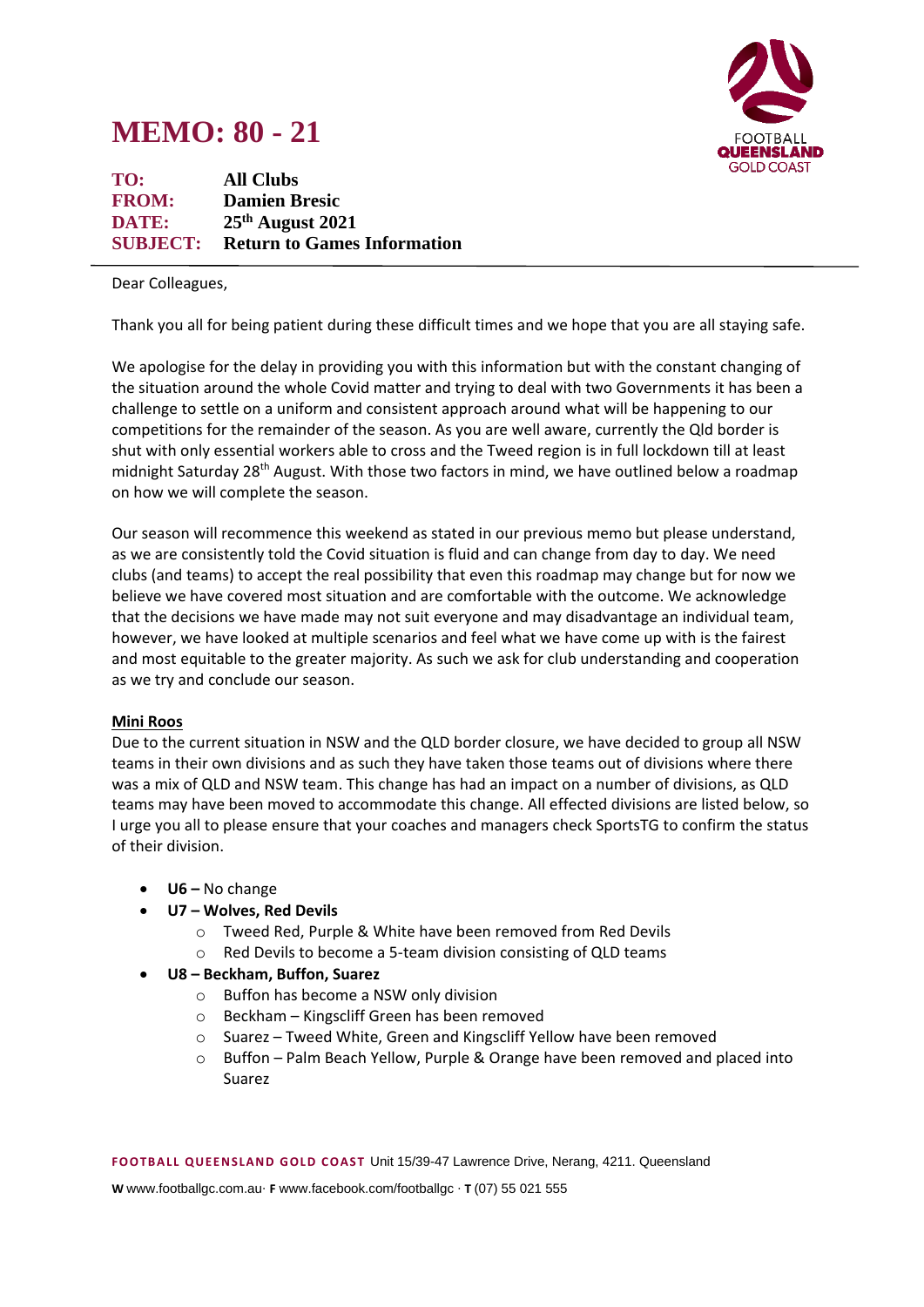

## • **U9 Joeys – All divisions**

- o A new NSW only division will be created
- o Uruguay Bilambil Black & Red have been removed
- $\circ$  Argentina Nerang have been removed from Argentina and placed into Uruguay as Nerang Red
- o Italy TSS Blue have been removed from Italy and placed into Argentina

## • **U9 Wallabies – England, Brazil**

- o England will become a NSW only division
- o England Palm Beach Green, Black & Tallebudgera Blue have been removed and placed into Brazil
- **U9 Kangaroos – Spain**
	- o Spain Kingscliff & Tweed have been removed from Spain and into a NSW only division
	- o Spain GCU Yellow has been removed all together.
- **U10 Joeys – Wanderers**
	- $\circ$  Wanderers Tweed and Bilambil have been removed and placed into a NSW only division
	- o Wanderers to become a 5-team division consisting of QLD teams
- **U10 Wallabies – Glory, Jets**
	- o Glory Palm Beach Red & Yellow have been removed and placed into Jets
- **U10 Kangaroos – Roar**
	- $\circ$  Roar Tweed and Kingscliff have been removed and placed into a NSW only division
- **U11 Joeys – Cahill**
	- o Cahill Bilambil Red & Black have been removed and placed into a NSW only division
- **U11 Wallabies – Rogic, Mooy**
	- o Rogic Tallebudgera Black & Yellow have been removed and placed into Mooy
- **U11 Kangaroos – Milligan, Ryan**
	- o Milligan GCU White, Kingscliff, Murwillumbah Green, Red & Black have been removed and placed into a NSW only division
- **U11 Girls** 
	- o Girls Kingscliff Green & Yellow have been removed and placed into a NSW only division.

### **ALL Competition Divisions (including Juniors, Metro, PL and CL)**

Premiership trophies will still be awarded to all teams that finish the season on top of the ladder and the final series will be contested in all divisions.

The following conditions will apply to all competition divisions where we are playing for points and contesting for a Premiership and Finals series.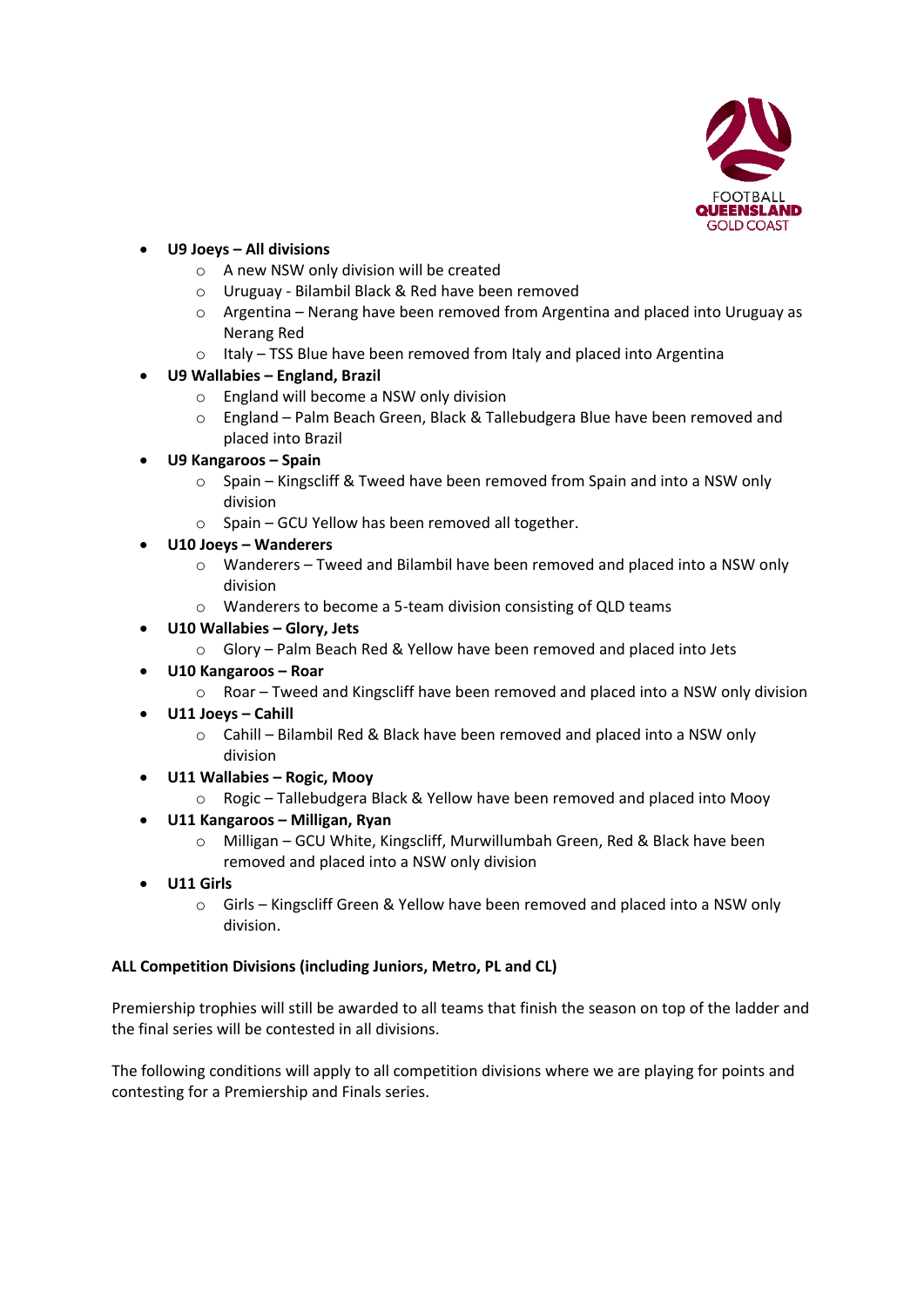

- 1. All games to resume this coming weekend  $27<sup>th</sup>$  -29<sup>th</sup> August (there a few catch up games scheduled for Wednesday 25<sup>th</sup> August)
- 2. As NSW is currently in full lockdown which isn't due to be eased until midnight on Saturday 28<sup>th</sup> August, all games scheduled this weekend involving NSW team will not go ahead, and will be rescheduled if we have confirmation of the lockdown ending and border restrictions easing prior Monday 30<sup>th</sup> August at 5.00pm. If not item 5 will be invoked.
- 3. All games involving QLD v QLD teams and NSW v NSW teams will proceed as scheduled.
- 4. Should a NSW team have enough QLD residence in a team and can fulfil their obligations then this game will proceed and played at the opposition venue. Clubs will be notified as per item 7 below.
- 5. All games that cannot be played when scheduled (unless item 2 is applied) due to the border restriction / potential future lockdowns (NSW v QLD) will result in the game being declared a 0-0 draw ensuring both teams will be awarded 1 point on the ladder.
- 6. This situation will be assessed weekly and clubs will be notified by a memo if the games for the coming weekend will proceed.
- 7. Memo's will be sent to clubs at midday:
	- a) Tuesdays for games scheduled on Friday, Saturday and Sunday.
	- b) Thursday for games scheduled on Monday and Tuesday
	- c) Friday for games scheduled on Wednesday
	- d) Referee appointments for these games will be sent with above mentioned Memo's.
- 8. Should the border restrictions ease and people allowed to cross the border to participate in community sport then the competitions will resume as scheduled from that point in time.
	- a) Please note: if the border opens, any game that was recorded a draw under item 5 will not be rescheduled and the result will stand.
- 9. If a player was due to serve a suspension (accumulation yellow cards or red card) in their next game/s and that happens to be a game against a NSW team that will be recorded under item 5, then that game/s will be counted as games missed.

#### **All Finals format for Juniors and Senior Competition**

- 1. Finals will be contested in all Division on dates as set in revised schedule.
- 2. As a matter of clarity, we wish to clear up a typo in Memo 79-21 in regards to the dates of the Men's Metro Div 1 Final Series, will commence on Sept 22<sup>nd</sup> and Grand Final Oct 6<sup>th</sup>.